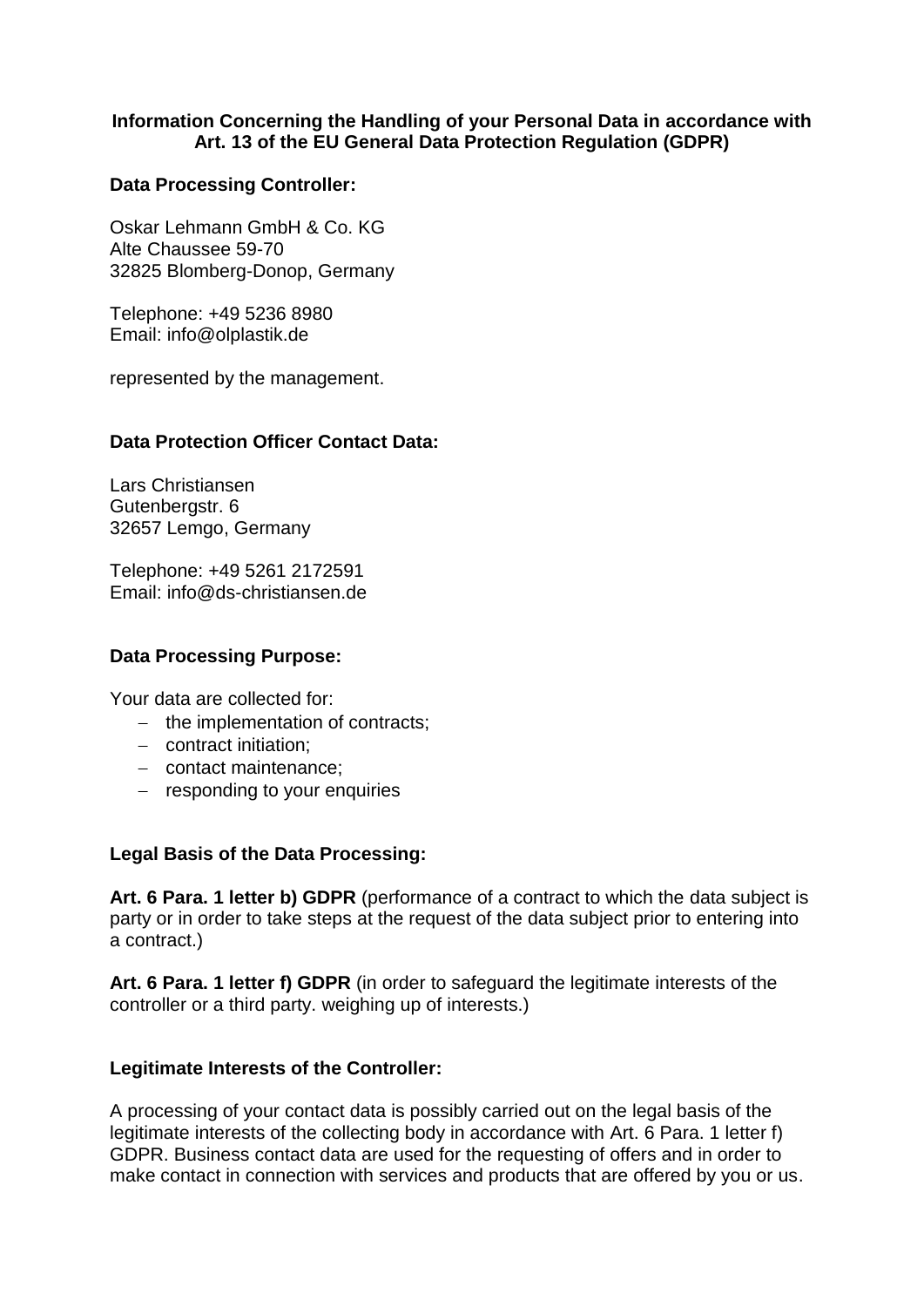# **Categories of the personal data that are processed**

Oskar Lehmann GmbH & Co. KG processes the following categories of your personal data:

- Name
- Contact data

# **Data recipient:**

Your personal data are transferred to:

 contract processors: our email service provide is able to access the data. The email service is provided by a service provider. The data is processed in German computer centres. A contract has been concluded with the service provider with regard to the contract processing conform with the GDPR.

## **Transfer to non-EU member states:**

The transferring of your personal data to a non-EU member state or an international organisation is not planned.

## **Duration of the storage:**

After they have been collected, your data are stored for a maximum period of 10 years. The storage duration is governed by the statutory storage period for contract documents.

The personal data we collect as a result of the contact form being used are erased after your requests have been dealt with.

# **Rights of the data subject:**

You have the following rights in accordance with the EU General Data Protection Regulation:

Should your personal data be processed, you have a right of access regarding your personal data that have been stored (Art. 15 GDPR).

You also have a right of rectification should incorrect personal data have been processed (Art. 16 GDPR).

Should the legal requirements be given, you can also demand an erasure or restriction of the processing in addition to you being able to file an objection to the processing (Art. 17, 18 and 21 GDPR).

You possibly have a right to data portability if you have consented to the data processing or a data processing contract has been concluded and the data